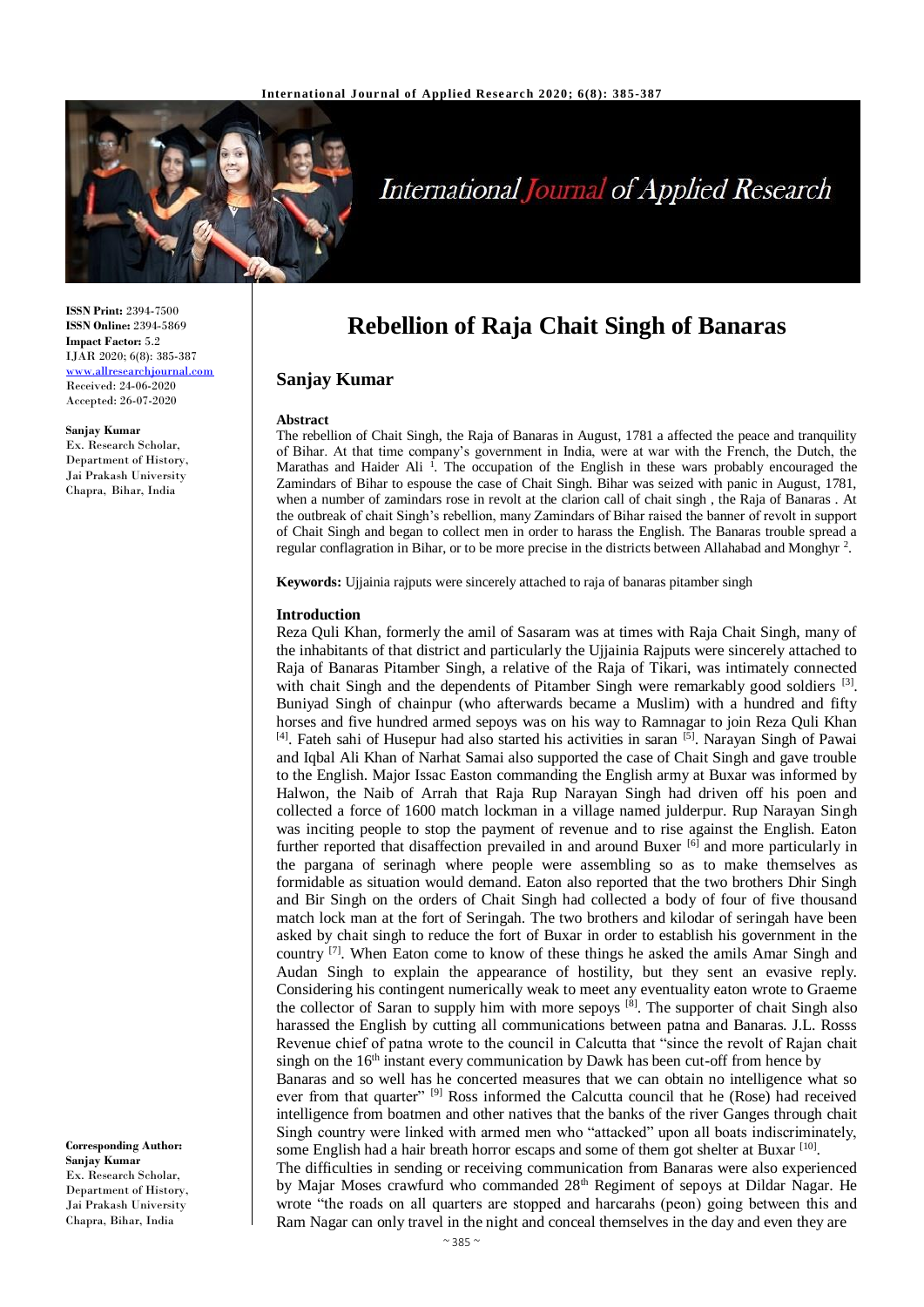sometimes obliged to show a light pair of heels for their escape. It is uncertain whether this will reach you as it must pass through a very large jungle which is filled with a crowed of rascals who make a point to intercepting our correspondence as much as they can". Captain Nokes, commanding the Battalion in Major crawfund's regiment at Buxar while on his march to Banaras, wrote to captain Houkesly Hall at Dinapore that the country lying between the karamnasa and Banaras was linked with troops and it was not possible for a detachment of less than four battalions and a few guns to move in the way of Banaras.<sup>12</sup> An officer of captain Maxwells battalion when marched from Burragaong to join Major crawfurd at Buxar wrote that crawfurd's battalion would have to encounter many difficulties in joining the English army at Banaras. It was because he had received intelligence that Buchut Roy, at the head of 2000 horsemen, 4000 peons and six companies of sepoys with four guns were ready to oppose his passage on the river. It was also reported that Bullub Ram was ready to assist Buchut Ray at Gazipur with 2000 horsemen, 4000 or 5000 peons and two guns, Mir Sherif Ali, the amil of Balia had 4000 horsemen, two companies of sepoys 2500 peons with him and he was ready to march to intercept the advance of Crawford beyond the karmnasa  $[13]$ . When pophem's regiment started from Mirjapur in order to join warren Hastings they were intercepted in a narrow street and indiscriminately butchered. Captain Mayaffee of the artillery was furiously assaulted and his head was struck off. Captain Mayaffee's head was shown to the town as a trophy. This gentleman had also the company of French men that that sir Eyre Coote brought from Madras, a hundred strong who were also miserably hacked to pieces, only fourteen of them having escaped to chunar. Five other artillery officers were killed and wounded with captain Mayaffee and to complete the misfortune captain Maxwell and has battalion were in great danger, as parties of men were lying in wait to intercept his passage at the chats of the Gogra. The letter further started that "a number of Dandies (rower) of the government fleet, who had arrived that day gave an account of several of their brethren being lied together and chucked in the river and drowned and others cut pieces" [14] N. Middleton, Resident at the court of Asaf - Ud - daula reported to the fort William authorities about the disturbed condition of Oudh and Bihar during the rebellion of Chait Singh. He wrote that the rebellion of Chait Singh was a part of larger and more extensive plan which was by the good fortune of your(W.Hastings) arrival prematurely brought forward before all the parties to it were united and properly prepared for action" [15].

The murder of the English soldier was arranged with promptness, for Major Crawfurd, Commanding the 28<sup>th</sup> Regiment of Sepoys, writing from camp Dildarnagar started, "I have just sent off a party to burn one of their villages in this neighborhood, in terrorem to the rest. We have plenty of provisions of all sorts and commonly get them for the trouble of taking form deserted villages or of those who are disaffected to us, which village we always burn." [16] Col. Hannay wrote, that the whole country on the east side of the Gogra was in arms and rebellion  $[17]$ .

On receiving the intelligence of the disaffection of some of the Zamindars of Bihar from Charless Graeme, the collector of saran, Ross, The revenue chief of Patna took stern the measures to control the situation. He informed Graeme that he had given. "The necessary order to Major Hardy to seize

and take up every person against whom we can obtain the least suspicion of being disaffected to the company's interest and have his day taken into custody. Hussain Ali caun, the renter of Arwal and Masowrah, who, form certain intelligence has been employed as an emissary by Chait Singh, in the city, making himself busy in propagating our late misfortunes, the other necessary measures have been respecting those persons whom you suspect. "Ross also asked Kalyan Singh, the Roy- Royan of subah Bihar to instruct all his Zamindars dependents to assist the company's government against the insurgents." <sup>18</sup> For maintaining peace and tranquility in Bihar, General Stibbert requsted the fort William authorities to send one more regiment of sepoys from Behrampur to Dinapur.<sup>19</sup> Accordingly, the Calcutta council ordered the march of one regiment of sepoys form Behrampur<sup>[20]</sup>.

Detachment of company's troops were soon posted at different places. Bikramajit Singh, the Raja of Dumaraon sent 500 march lock men to assist Moses Crawfurd. He also sent his brother Dustandaman Singh and Bhoop Narayan Singh, the Zamindar of Jagadishpur with hundred men to assists Majaor Issac Eaton, commanding at Buxar<sup>[21]</sup>. Major James Crawfurd was at Dildarnagar with an army to intercept Chait Singh's forces advancing from Ram – Nagar [22]. Majaor james crawfurd moved in August form chatara towards Dildar- nagar in order to join the forces of Moses crawfurd. Fateh Narayan Singh the son of Chhatrapati Singh [23] the Raja of Deo Munga joined James Crawfurd with three hundred retainers on his arrival at sherghati, James Crawfurd was asked by the Governer General to take post in the vicinity of Bajigarh in order to intercept Chait Singh's troops advancing form Ram Nagar<sup>[24]</sup>. One of Moses Crawfurd's officers wrote to Boyel Alexander, Deputy Pay – master to up country garrison for him camp war Zamania on 15th September, 1781, " we are now advanced beyond Zamania where we wait for Major James crawfurd, several parties of the Raja have been stationed at the different villages,but upon our approach have left their posts and runoff. At the place where we were the day before we arrived, there were 400 camels of the Raja, but they were all gone before we got here, very unlucky for us" [25].

### **References**

- 1. Hard JR. Eaely English Administration of Bihar 1781- 1785, 1-2.
- 2. Dutt DN. A Brief History of Hatwa Raj 15.
- 3. James JFW (Ed.). Selection from the correspondence of Revenue chiefs of Bihar 1781-86, 82.
- 4. Graeme Charles. The collector of Saran J.L. Ross, 29<sup>th</sup> August 1781.
- 5. Ross JL to the Council in Calcutta 1781.
- 6. Revenue Department, Governor- General in Council, Letter from Major 1. Eaton, Commanding at Buxar,  $9<sup>th</sup>$ Sept. to Ross JL, Acting Chief of Revenue at patna 1781.
- 7. Hastings WA. Narrative of insurrection which happened in the Zamindari of Banaras: I Eaton's letter to Ivarren Hastings, Appendix Part-II, and Appendix part III, No. IV B, Affidavit of Hindu Singh, An Adjutant at Buxar 105-106, 182-183.
- 8. Ibid 106.
- 9. Ross JL. The Revenue chief at the Head of the Executive Administration of Patna to the council in Calcutta 1781.